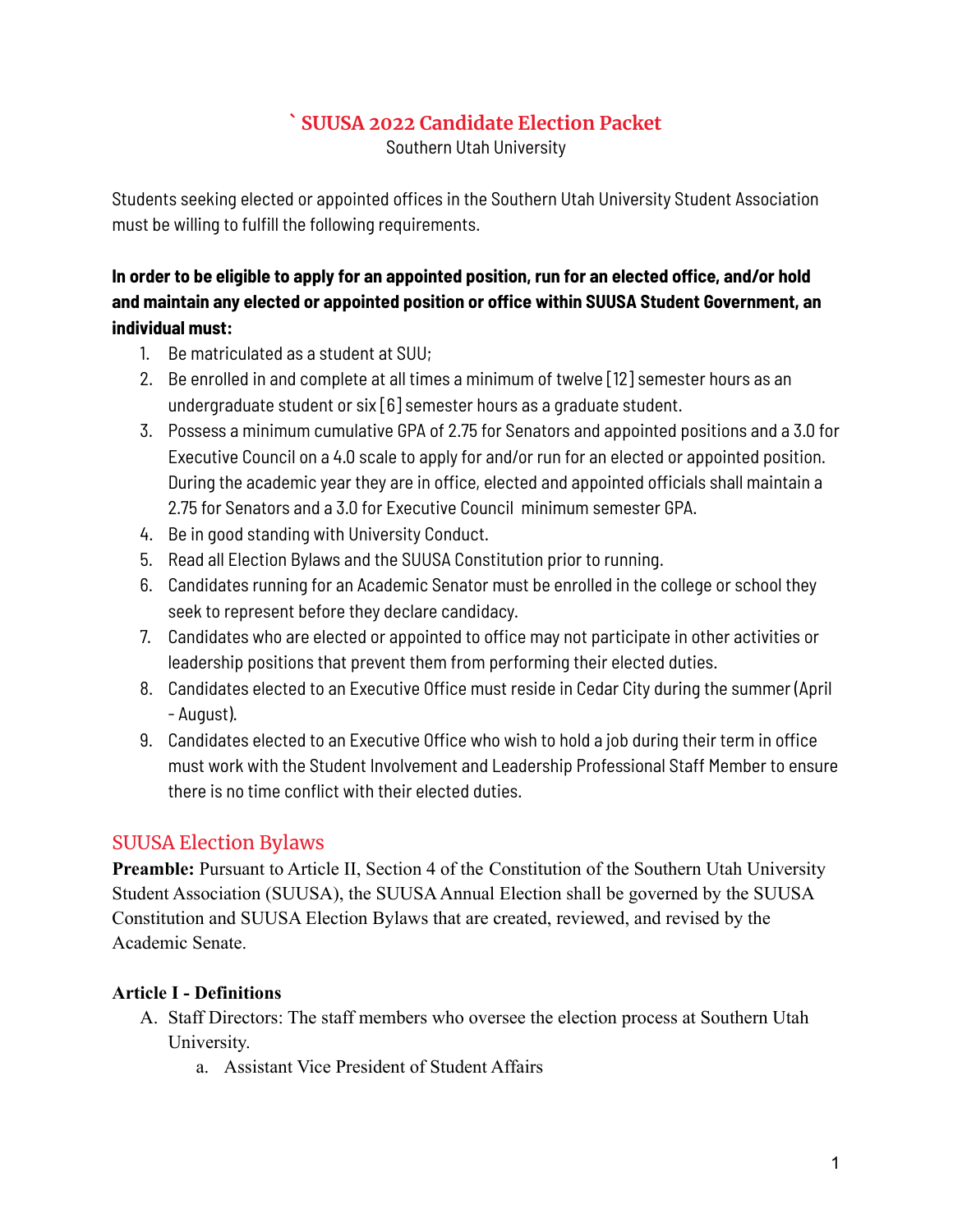- b. Student Involvement and Leadership (STIL) Staff Director: A STIL staff member(s) appointed by the Assistant Vice President of Student Affairs.
- B. Election Director: A student appointed via interview by a panel of STIL members at the recommendation of the STIL Staff Director(s) to lead the Election Commission.
- C. Election Commission: The Election Director and additional students appointed via interview by a STIL panel at the recommendation of the STIL Staff Director(s). The Commission shall consist of an odd number of members, not to exceed five in total.
- D. Grievance Committee: Joint committee consisting of all SUUSA Judicial Branch members not running for elected office, the Election Commision, and the STIL Staff Director(s).
- E. Appellate Administrator: A university official that adjudicates appeals filed during the grievance process and renders the final decision therein.
	- a. Assistant Vice President of Student Affairs: The university official to whom appeals may be initially filed.
	- b. Dean of Students: The university official to whom appeals may be secondarily filed should the Assistant Vice President of Student Affairs be unavailable or otherwise unable to provide adjudication.
- F. Campaigning: Campaigning includes any action where a candidate or candidate's campaign team directly solicits students for votes. This can include but is not limited to: distributing flyers, surveys, shirts, gifts, and food; knocking on doors, talking with student clubs and organizations, hosting events, making announcements in classes, and launching social media campaigns.
- G. Party: A party is a group of candidates formed for the purpose of collaborating in the election/campaigning process.
- H. Candidate: A student who has officially declared themselves to be running for office by filing the proper paperwork with the STIL Center front desk and is qualified for candidacy based on the requirements described in the SUUSA Governing Bylaws.
- I. Campaign Team: One or more students who solicit votes for a Candidate.
- J. Supporters: Persons such as students, community members, and family members who support a Candidate but are not a member of the Campaign Team.
- K. Campaign Season: A specific period of time determined by the Election Commission for on-campus campaign activity.
- L. Fair Market Value: The price at which goods/services would change hands between a willing buyer and a willing seller, as determined by the Election Commission.
- M. Removal from the Ballot: The termination of a Candidate's campaign and removal of the Candidate's name from the voting ballot.
- N. Endorsement: An act of giving one's public approval or support to a Candidate in a SUUSA election.

## **Article II - Election Director**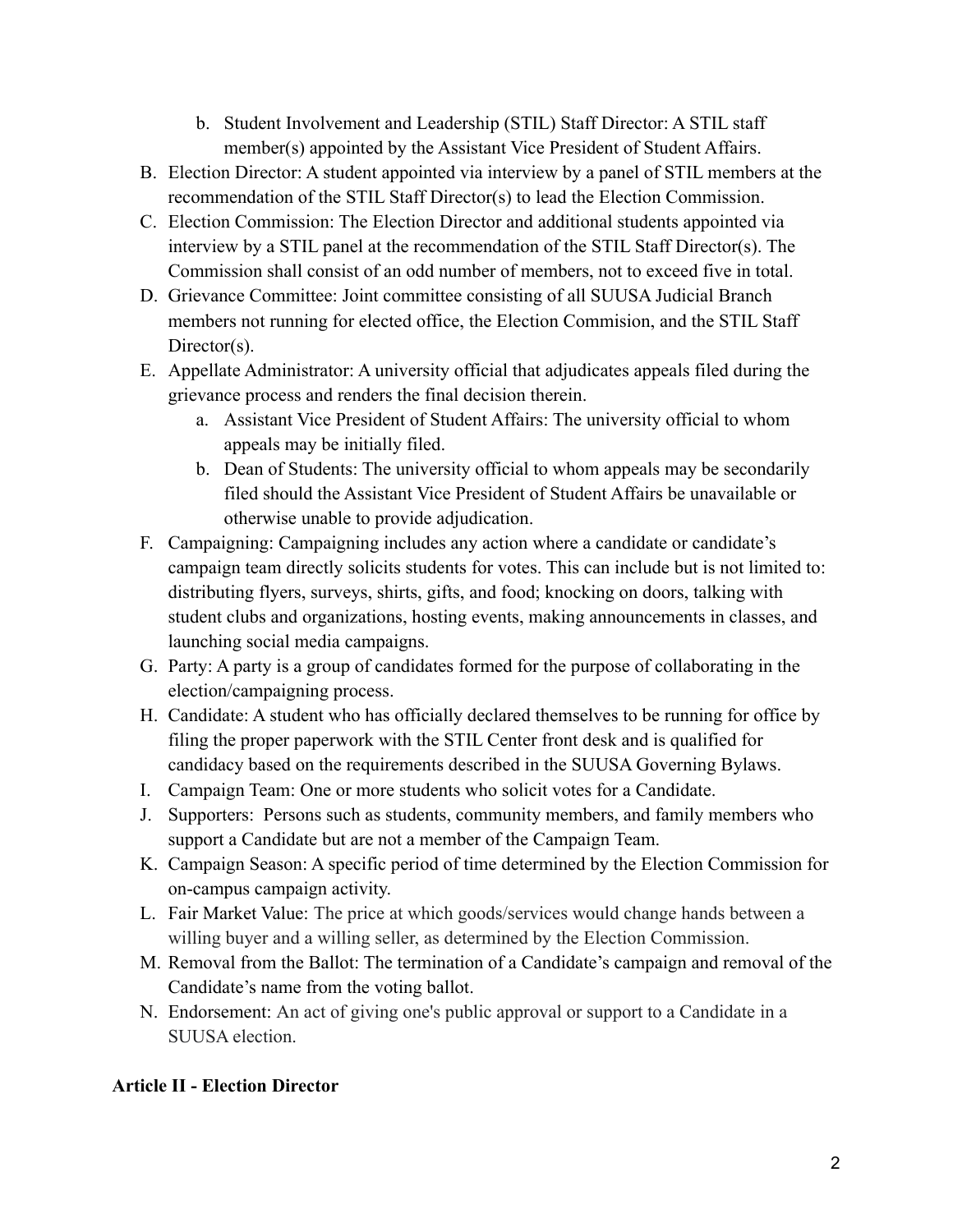#### Section 1: Selection and Ratification

- A. Applications for the position of Election Director will be made available to all current students after which the final selection will be made via interview by a panel of five STIL members, who shall be current students, convened by the STIL Staff Director(s) or their designee. The STIL Staff Directors(s) shall also sit on the selection panel. The total number of panelists must be an odd number. The candidate selection must be completed by the end of the fall semester prior to the upcoming spring election cycle.
- B. The Election Director shall be independent from any election candidates, impartial, must not be running for SUUSA office, and shall not support any candidate running for SUUSA office.

#### Section 2: Duties

The Election Director shall:

- A. Organize an Election Calendar.
	- a. The Election Calendar shall include the deadline for Declaration of Candidacy filing, the dates of Campaign Season, the Primary Election date, and the General Election date.
	- b. The Election Calendar shall include a mandatory meeting to distribute the Election Bylaws and answer candidate questions at least fourteen (14) days before the start of Campaign Season. A Declaration of Candidacy Form shall be made available at this meeting and online to all students desiring to run for office.
- B. Chair the Election Commission meetings.
- C. Coordinate with Information Technology (IT) to prepare and provide electronic ballots and voting booths/areas in neutral locations with laptops and/or computers as the Election Director sees fit to provide students with easy access to vote on election days.
- D. Review any unclear and/or contested ballots.
- E. Certify and publish election results.
- F. Evaluate the campaign expenses of all candidates. Ensure budgets do not exceed the designated limits.
- G. Receive grievances for violations of the Election Bylaws and file them with the Grievance Committee.
- H. Facilitate Grievance Committee meetings and communicate consequences decided therein to the appropriate party.
- I. Coordinate campaign-related activities with the Staff Director(s) or their designees prior to the start of Campaign Season.
- J. Oversee scheduling of all rooms and/or locations, tables, and chairs for all election related activities.
- K. All other duties and responsibilities necessary to operate a fair election cycle as approved by advisors.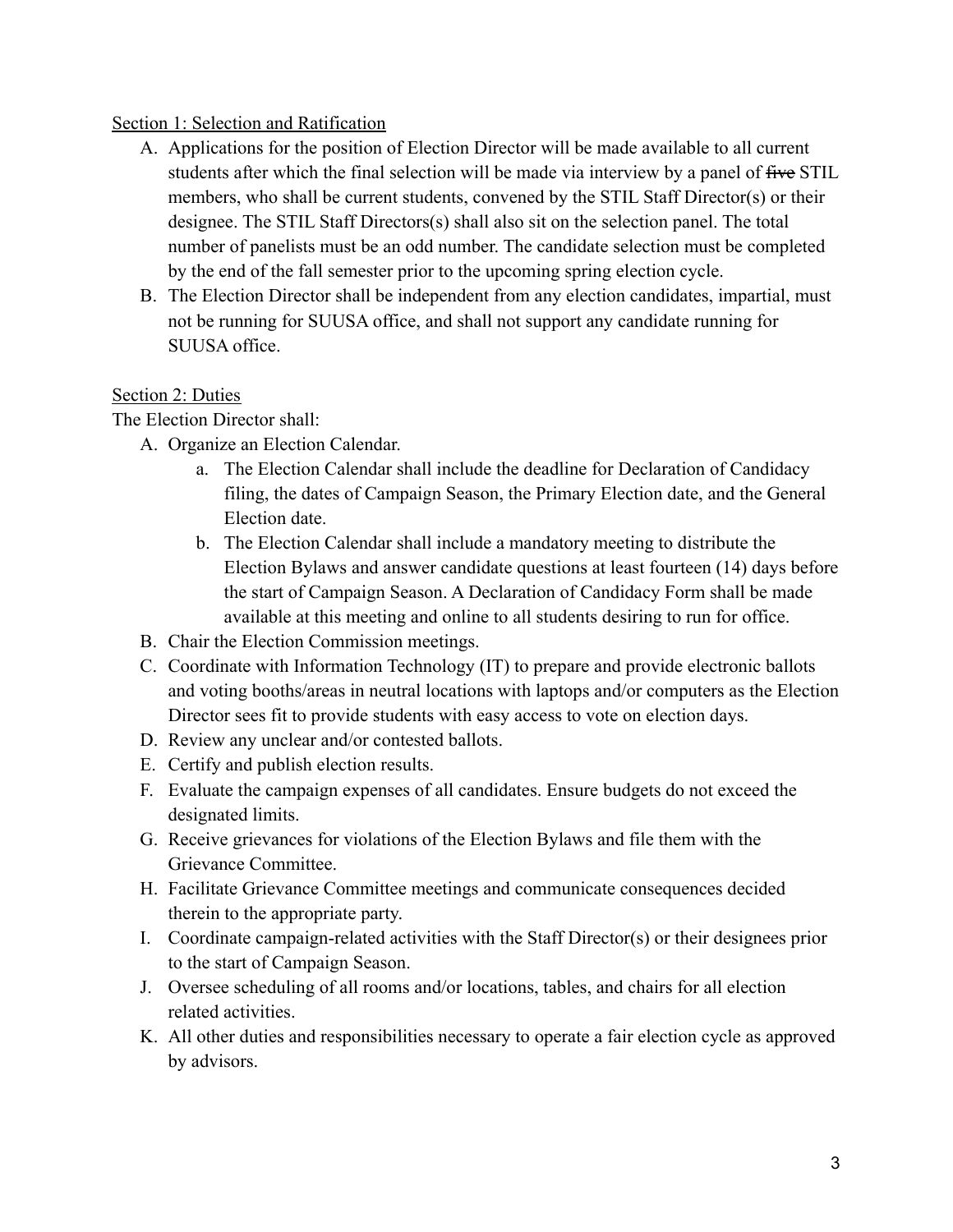## **Article III - Election Commission**

#### Section 1: Purpose and Composition

- A. The purpose of the Election Commission is to ensure an orderly election process for both the candidates and the student body.
- B. The Election Commission consists of the Election Director and currently enrolled students who will be enrolled in the semester of the election and who meet the following conditions:
	- a. Are not on academic probation;
	- b. Are not running for SUUSA office;
	- c. Are impartial to any candidate running for SUUSA office.
- C. The Election Commission must comprise either three or five total members. The Election Director shall be considered one of these members. Following the prescribed application process, all remaining members shall be appointed by a panel of STIL members, including the STIL Staff Director(s).
- D. Election Commission appointments are not considered appointed positions as defined by the SUUSA Constitution.

#### Section 2: Duties

The Election Commission shall:

- A. Assist the Election Director with official duties.
- B. Publicize the deadline for filing Declaration of Candidacy forms.
- C. Members of the Election Commission will:
	- a. Report candidates' financial expenditures to the Election Director.
	- b. Answer election-related questions from Candidates.
	- c. Ensure all campaign materials and actions align with the Election Bylaws.
	- d. Ensure that all campaign material is removed by the designated time.

## **Article IV - Candidate Procedures**

Section 1: Candidate Eligibility

- A. A student must meet the requirements for office as outlined in the SUUSA Governing Bylaws to be considered for candidacy.
- B. Candidates must read the SUUSA Election Bylaws, Constitution, and Governing Bylaws prior to running.
- C. Candidates running for an Academic Senator must be enrolled in the college or school they seek to represent before they declare candidacy.
- D. The Dean of Students will check candidate eligibility and standing, as outlined above, within one week after the closing date for applications.

#### Section 2: Declaration of Candidacy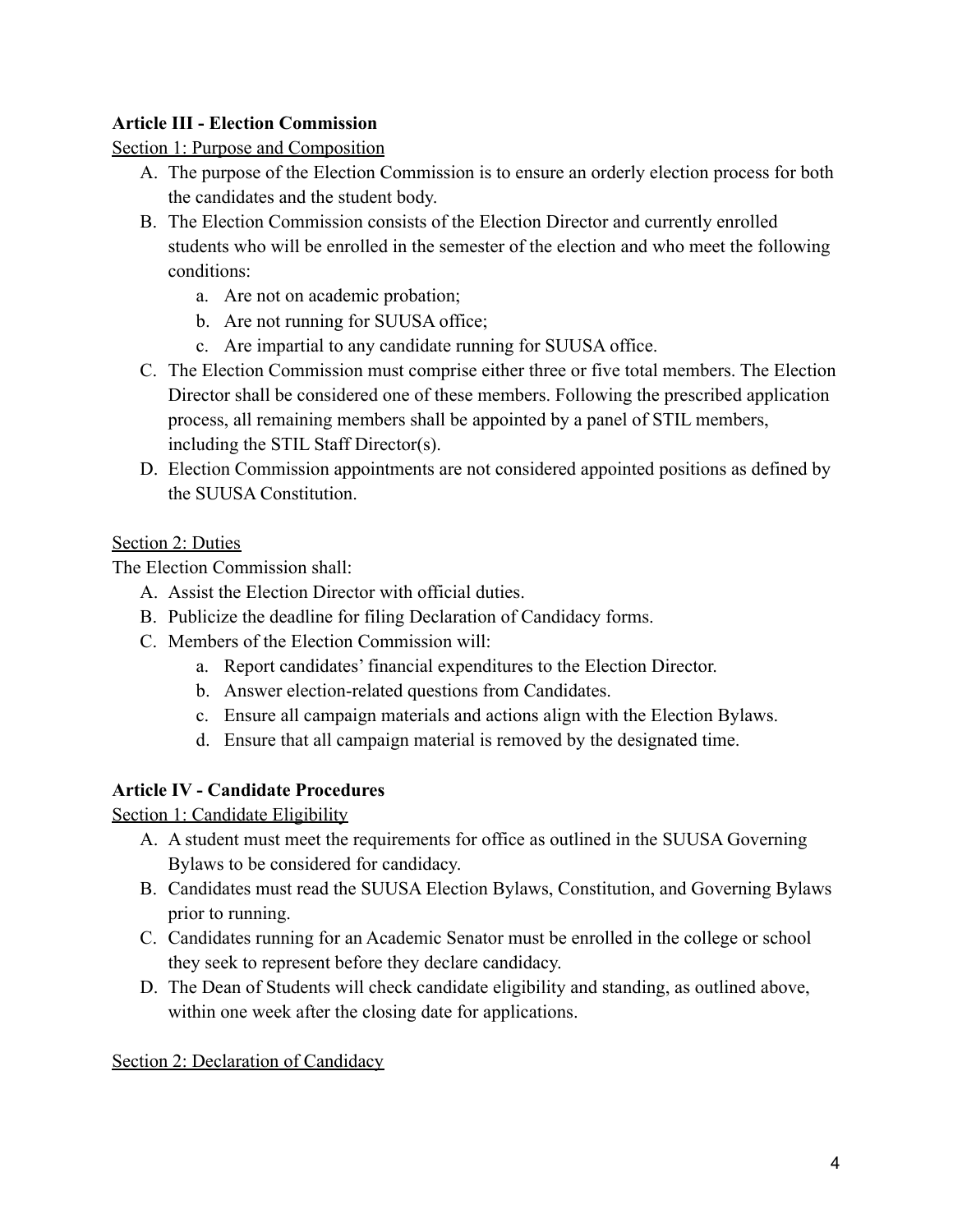- A. Eligible students may declare candidacy for one office to the Election Director by filing a Declaration of Candidacy form. Prior to submitting a Declaration of Candidacy form, each candidate shall meet with the current SUUSA officer holding that position and the respective SUUSA advisor who oversees the branch of student government for which the candidate is running. If the present officer is a candidate or the office is vacant, then meeting with the respective SUUSA advisor will be sufficient.
- B. The Declaration of Candidacy form should be signed by the current SUUSA officer holding the position, and the respective SUUSA advisor. If the present officer is a candidate or the office is vacant, then the respective SUUSA advisor's signature will be sufficient.
- C. Candidates wishing to withdraw their Declaration of Candidacy may do so at any time by notifying the Election Director in writing. After the Election Director has received the withdrawal, the candidate shall not be reinstated for the previously withdrawn position or any other elected SUUSA position after the Declaration of Candidacy submission deadline has passed.
- D. The Declaration of Candidacy form will be made available at the start of Spring Semester in the STIL Center and on the STIL website. The deadline to file Declaration of Candidacy forms will be determined by the Election Director at the start of Spring Semester and publicized by SUUSA and STIL Marketing. All Declaration of Candidacy forms must be filed in the STIL Center by 5:00 PM on the day of the deadline.

## Section 3: Insufficient Candidates

- A. If there are no eligible candidates for an office after the official filing deadline, the Election Commission shall extend the filing deadline for the available offices.
- B. The Election Commission and the STIL Center shall publicize notice of the second deadline.

## Section 4: Write-In Candidates

- A. Write-in candidates must meet the eligibility requirements to hold office as outlined in the SUUSA Governing Bylaws.
- B. The Election Director will contact the write-in candidate to require that a Declaration of Candidacy form be submitted prior to the announcement of the General Election results.
- C. Write-in candidates will not be included in any ads, pictures, biographies, or debates paid for or sponsored by either the Election Commission or the STIL Center.
- D. Write-in candidates will not be listed on the Primary or General Election Ballot.

#### **Article V - Election Procedures** Section 1: Election Timeline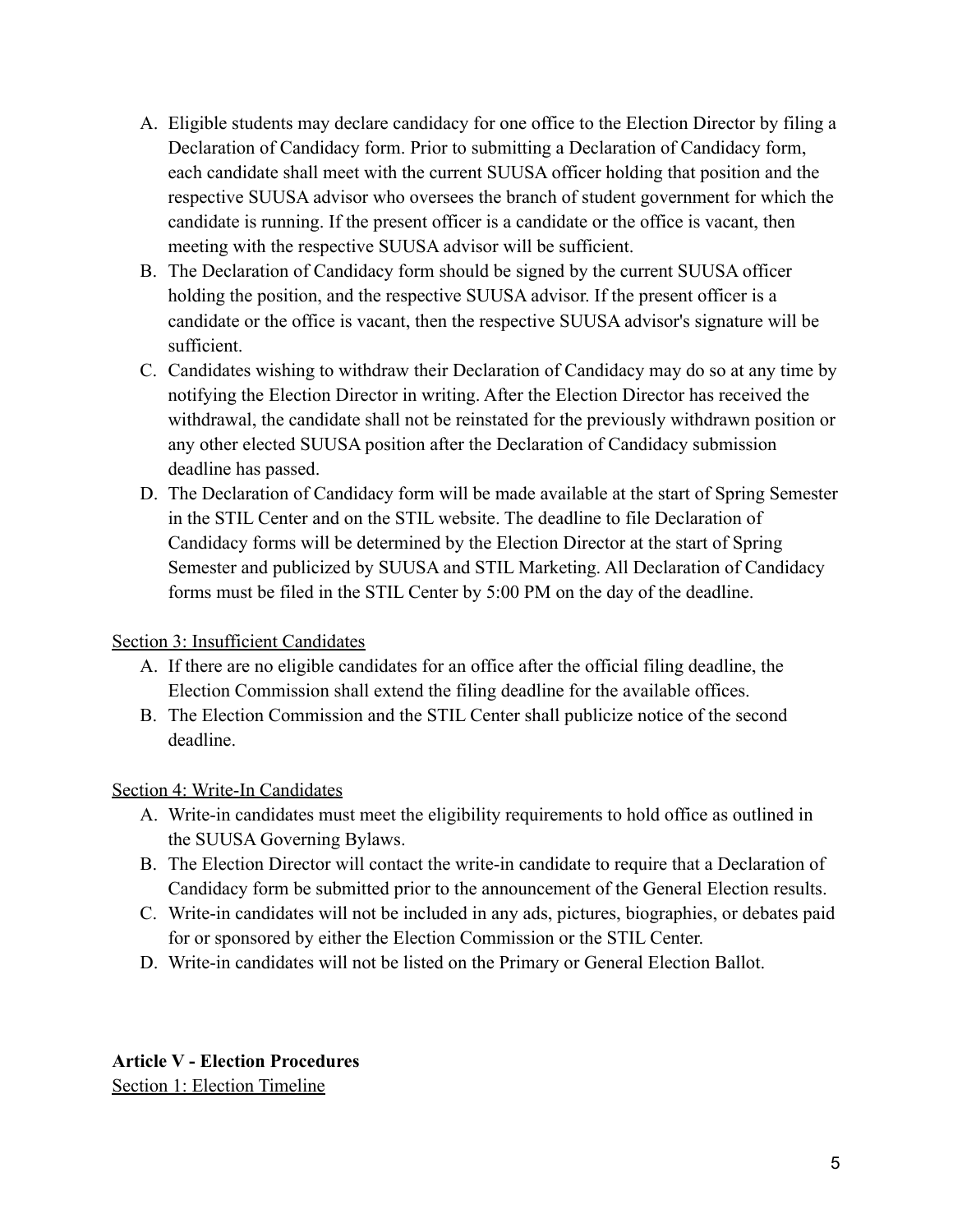- A. Elections for officers of SUUSA will be held in the time frame outlined by the Election Commission. Primary and General Elections will be held in the Spring Semester as determined by the Election Commission. The Election Commission and the STIL Center must publicize when Primary and General Elections take place.
- B. Declared candidates must attend the mandatory campaign meetings held by the Election Commission to review the election policies and procedures. Absence will result in automatic forfeiture of candidacy.
	- a. On rare occasions, exceptions for non-attendance may be granted by the Election Commission.
	- b. If necessary, a candidate may send a representative to a mandatory meeting with the prior approval of the Election Commission.
- C. The Election Commission will facilitate candidate meet-and-greets and debates.
	- a. All candidates will be required to attend these events.
	- b. If necessary, a candidate may send a representative in their place to these events with the prior approval of the Election Commission.

## Section 2: Clean Up

- A. Primary candidates not advancing into the General Election are responsible for removal of all individual campaign materials by 6:00 AM the morning following the announcement of the Primary Election results.
- B. General Election candidates are responsible for the removal of all campaign materials by 6:00 AM the morning following the announcement of the General Election results.
- C. Fees or other penalties may be assessed to any candidate who does not clean up all of their campaign materials by the appropriate time set by these bylaws.

# Section 3: Primary Election Procedures

- A. Primary Elections will be held if three or more candidates are competing for the same office.
- B. The two candidates for each contested office receiving the highest number of Primary Election votes shall advance to the General Election.
- C. In the event a candidate prevails in the Primary Election and subsequently withdraws or is disqualified prior to the start of voting for the General Election, the candidate with the next highest number of votes will advance to the General Election.
	- a. In the event the next highest vote-getter does not accept the spot in the General Election, the offer will be extended to the other primary candidates, in order of votes received, until either one accepts or the candidate pool is exhausted.

# Section 4: General Election Procedures

A. The candidate that receives the highest number of General Election votes will win the contested office.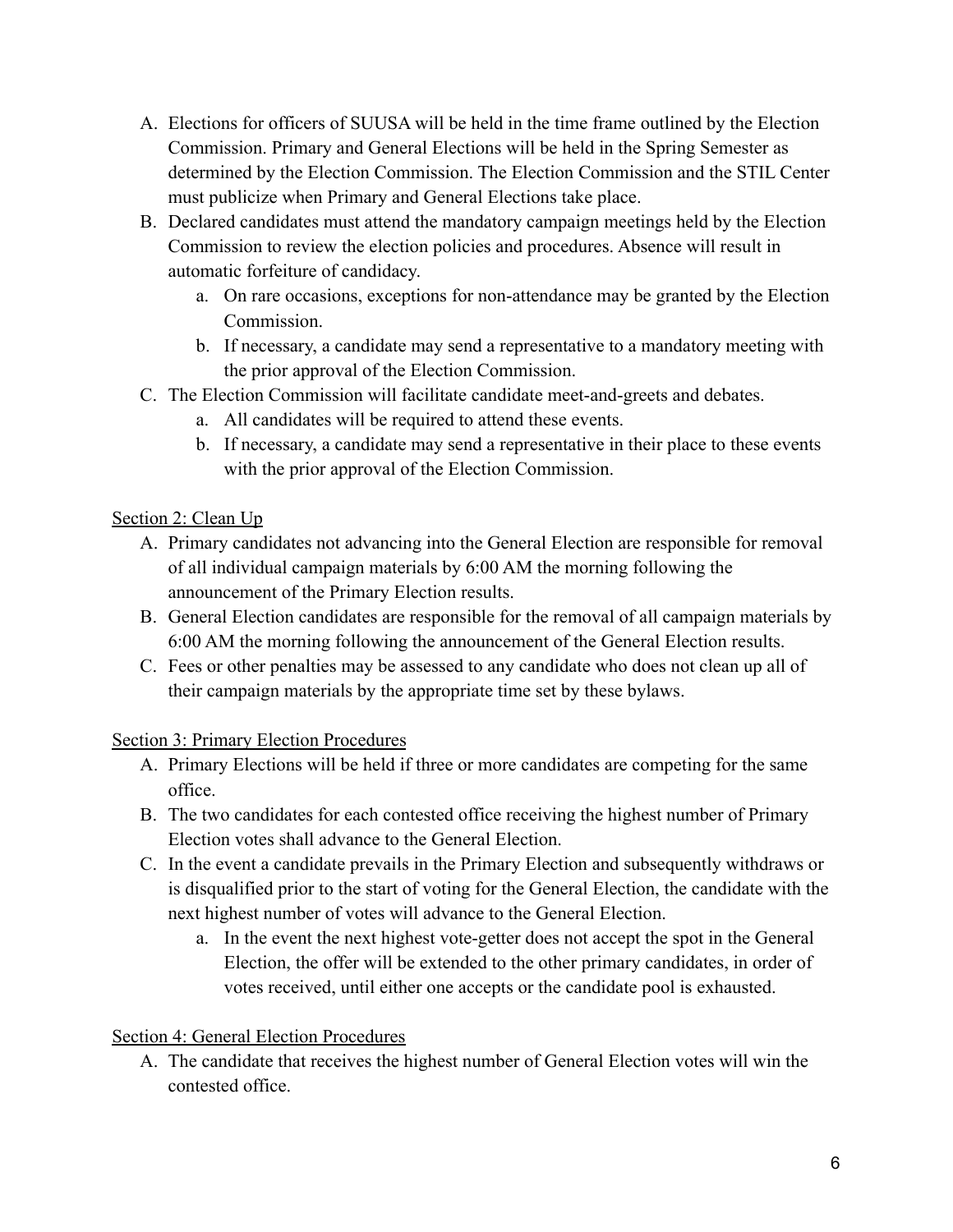- B. In the event there is a tie for the highest vote count between two candidates running for a contested office in the General Election, a Special Election will be held between tied candidates as designated by the Election Commission.
- C. Any exceptions to the election process must be approved by the Election Commission.
- D. In the event a candidate withdraws or is disqualified after voting for the General Election has begun, the sole remaining candidate in the General Election will be the de-facto winner unless defeated by a write-in candidate.

#### **Article VI - Voting**

#### Section 1: Voter Eligibility

- A. Any enrolled student at SUU may cast one vote for each Executive Office and one vote for an Academic Senator from his or her respective college.
	- a. Students with declared majors in two different academic colleges will get one vote for each college's Academic Senators.
- B. The student must have a valid SUU login to vote.

#### Section 2: Ballots

- A. The Information Technology (IT) department will prepare the electronic ballots at the direction of the Election Director.
- B. All electronic ballots will include the candidate's name, as written on their Declaration of Candidacy form.
- C. All electronic ballots will allow the voter to write in the name of another person whose name does not appear on the ballot.

## Section 3: Election Results

- A. Votes will be tabulated immediately following the closing of the polls.
- B. The Election Commission will tabulate, certify, and publish the election results.
- C. Election results will be posted in the STIL Center.
- D. After the votes are tabulated and verified, all results are final.

## **Article VII - Campaign Rules**

## Section 1: Campaigning

- A. Candidates and Campaign Teams are prohibited from campaigning before Campaign Season begins. There are two exceptions to this rule:
	- a. A Candidate may participate in one-on-one interaction with individual students to verbally declare candidacy and learn about the issues facing students in order to gain insight on how to address those issues and concerns in their platform.
		- i. The one-on-one interactions with individual students cannot be scheduled and must happen naturally.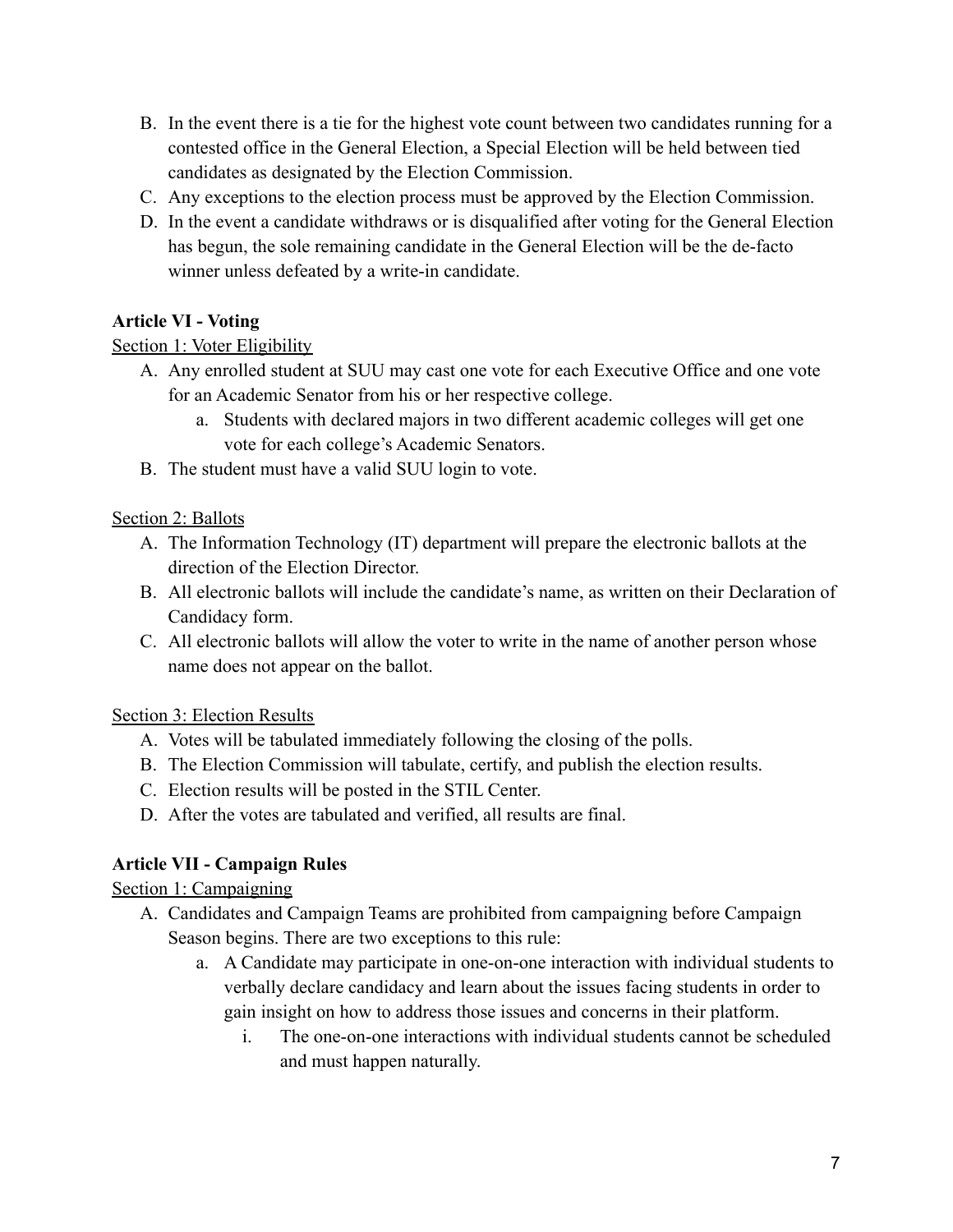- b. The Election Commission may coordinate events designed to allow all Candidates to speak to groups or organizations on campus prior to the start of Campaign Season.
- B. Each Candidate shall maintain a current list of their Campaign Team and provide it to the Election Commission. Any changes to the Campaign Team must be submitted to the Election Commission within 24 hours of the change.
- C. Candidates are responsible for the conduct of their Campaign Team. Penalties assessed against the Campaign Team will apply to the Candidate.
- D. A Candidate/Campaign Team shall NOT publicize, advertise, or verbally campaign (i.e. the distribution of physical materials or the spoken word) within campus computer labs.
	- a. If a computer lab is used as a classroom, then a Candidate may seek prior written approval from the class instructor to campaign. Upon request the Candidate shall provide this written approval to the Election Commission.
- E. Campaigning in the Gerald R. Sherratt Library, Testing Center, Tutoring Center, Leavitt Center, and the STIL Center is strictly prohibited. This includes the computer lab, classrooms, and study group rooms in the library.
- F. Any and all campaigning within University Housing shall be done on the specific day(s) designated by University Housing and comply with University Housing policies.
- G. A Candidate may campaign in classrooms if the instructor has given prior written approval. Upon request the Candidate shall provide this written approval to the Election Commission.
- H. The use of email to campaign is subject to University Policy #5.58. 1. Policy #5.58 Article V, Section E.5 states: "SPAM: Sending unwanted email messages to a large population abuses the email system and results in fewer resources for University purposes. Sending email messages to more than 10 users, whether as a single message or as a series or related messages, is expressly prohibited by this policy, except for communication detailed in section D, mass email."
	- a. A violation of this policy will result in removal from the ballot.
- I. A Candidate/Campaign Team shall not petition, seek, request, ask, or otherwise solicit endorsements from active candidates, faculty, staff, administrators, and selected University Sponsored Organizations (USO) at Southern Utah University. A list of selected USOs will be provided to all candidates.
- J. Candidates shall not give or receive endorsements to/from candidates in other elections.
	- a. This includes posting the campaign material of another candidate on social media
- K. A Candidate/Campaign Team shall not provide means for students to vote via tablet, laptop, phone, paper, or any other voting modality. The Election Commission will provide, if needed, the means for all student voting.
- L. A Candidate/Campaign Team shall not use any STIL resources to campaign. This includes the use of computers, printers, newsletters, office supplies, and marketing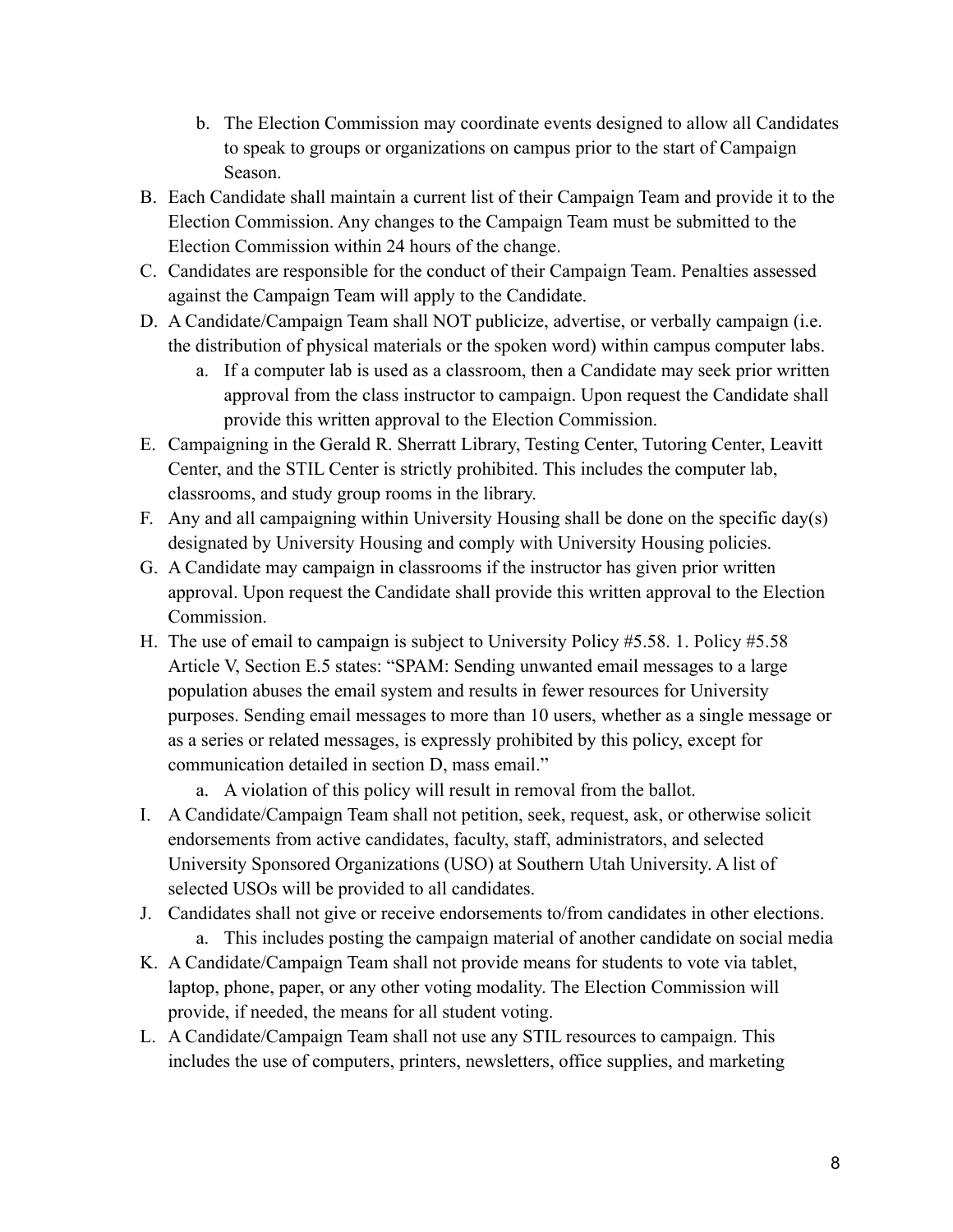resources with the exception of STIL bulletin boards and digital signage with a limit of one ad on digital signage per candidate.

- M. A Candidate/Campaign Team may wear shirts, hats, wristbands, pins, and other candidate apparel in the STIL Center as long as they are not actively campaigning.
- N. A Candidate/Campaign Team/Supporters must conduct campaign activity in a manner consistent with the SUUSA Constitution, SUUSA Election Bylaws, University Policy, federal, state, and local laws, and campus and community standards.
- O. Candidates/Campaign Teams who are found bribing or intimidating students with regard to voting, endorsement, or any campaign activity shall receive penalties, such as fines and termination of the candidacy, as determined by the Grievance Committee.
- P. Any candidate caught making a quid pro quo deal, a favor or advantage granted or expected in return for an endorsement, with an ex-candidate shall receive penalties, such as fines and/or termination of the candidacy, as determined by the Grievance Committee.

## Section 2: Candidate Code of Conduct

- A. By submitting the proper paperwork for candidacy, one agrees to abide by the SUU Student Code of Conduct and all other University policy, as well as local, state, and federal laws.
- B. Any Candidate/Campaign Team in violation of the Student Code of Conduct will result in an immediate removal from the ballot.

# Section 3: Parties

A. Candidates are prohibited from forming parties for any and all SUUSA elections.

# **Article VIII - Publicity, Advertising, and Media**

# Section 1: On Campus

- A. Candidate/Campaign Teams may post signs, posters, flyers, handbills, and digital signage in the Sharwan Smith Student Center and on SUUSA bulletin boards provided that they are consistent with Student Center policy and they have been approved by the Election Commission and stamped by the STIL Center.
	- a. Senate campaign posters may not be posted on specific department boards without written permission from the department head. A copy of the written permission must be given to the Election Commission prior to the posters being posted.
- B. Exterior campaign signs must:
	- a. Be anchored and secured to the ground, except for A-frames;
	- b. Be made of materials that can withstand being wet;
	- c. Be placed more than 36 inches from any sidewalk;
	- d. Not exceed 8ft x 8ft x 8ft (does not include materials used to secure sign);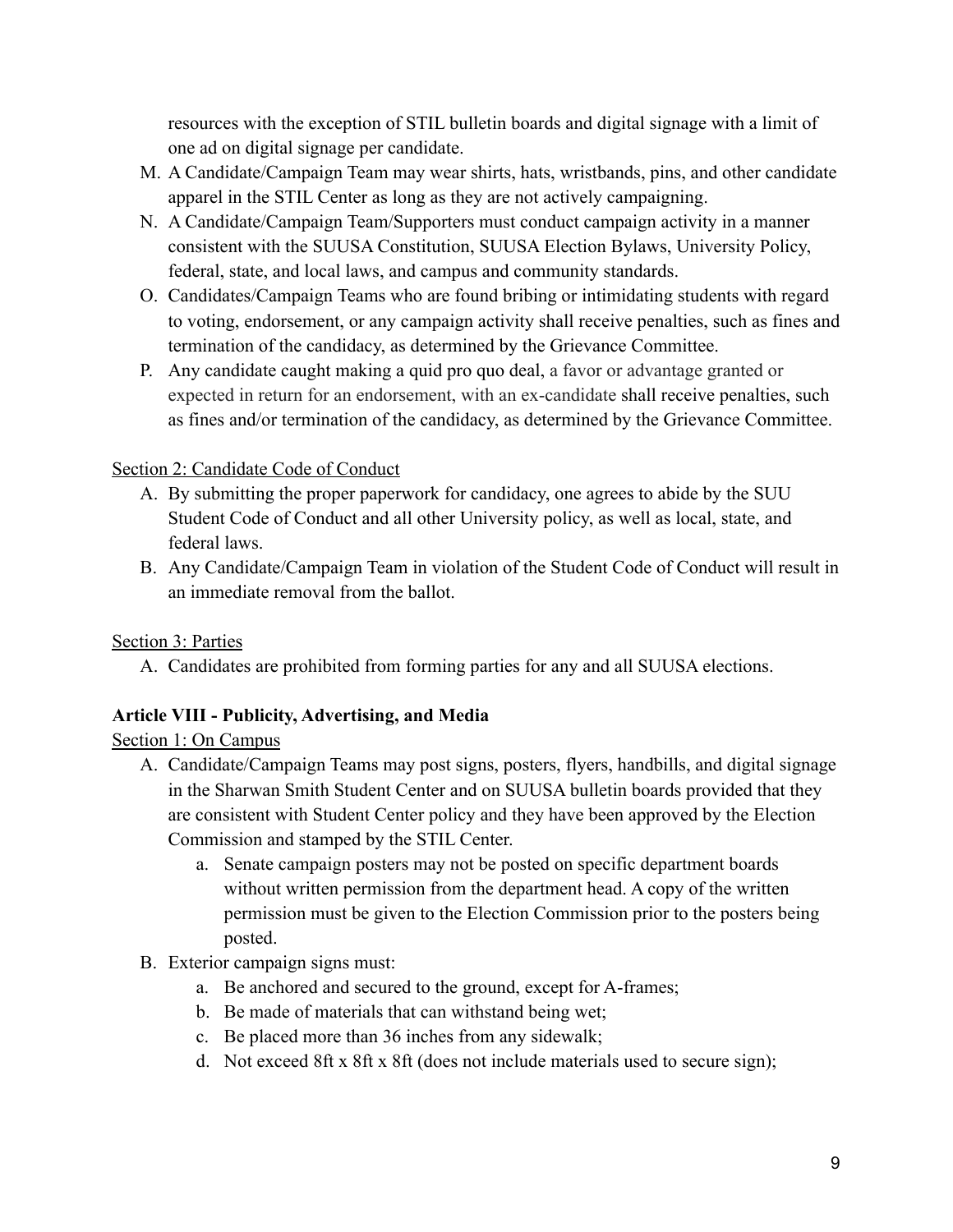- e. Not be supported by, affixed to, or leaned against rocks, trees, buildings, light posts, garbage cans, or other university property.
- C. Campaign advertisements, regardless of form or medium, may not be placed on the exterior of campus buildings, statues, or structures.
- D. Candidates/Campaign Teams must not draw, paint, or write on campus buildings, statues, or structures. Sidewalk chalking must be approved for a specific time and place in advance by the Election Commission.
- E. Handbills and flyers may be distributed on campus after they have been approved by the Election Commission and have the STIL approval stamp.
- F. The content of campaign publicity, communications, advertisements, and/or messages, regardless of the medium, must:
	- a. Not display the image, likeness, or name of an individual or character unless written permission has been obtained from the appropriate party or owner.
	- b. Not display a trademark, logo, marking, likeness, image, or insignia unless prior written permission has been obtained from the appropriate registered party, entity, or owner. This includes the images, trademarks and logos of SUU.
	- c. Remain consistent with campus and community standards.

# **Article IX - Campaign Finance**

Section 1: Campaign Budgets

- A. All expenditures, donations, goods, and services used for campaigning materials and supplies are subject to the provisions outlined below and must not exceed \$500 for each candidate per election cycle.
- B. All campaign expenditures, donations, and goods and services, both on and off campus, must be included in a Candidate's budget.
- C. Materials/cost of campaign materials cannot be shared between candidates.
- D. A donation is defined as contribution of goods and/or services by a person, charity, or organization.
	- a. All tangible donations of goods and services, including graphic design, shirts, photography, videography, musicians, performers, clothing, pens, food, signs, advertisements, vouchers, coupons, and similar, shall be reported to the Election Commission.
		- i. Donations or other non-purchased material reported to the Election Commission must be assigned a fair market value before being used.
	- b. Donations of intangible services, such as assisting with the placement of campaign signs, helping distribute t-shirts, and similar -- will not be considered a donation and are therefore not required to be reported.
- E. The Election Commission may choose to deem certain campaign resources of no importance. In this case funds will not be deducted from a Candidate's total budget.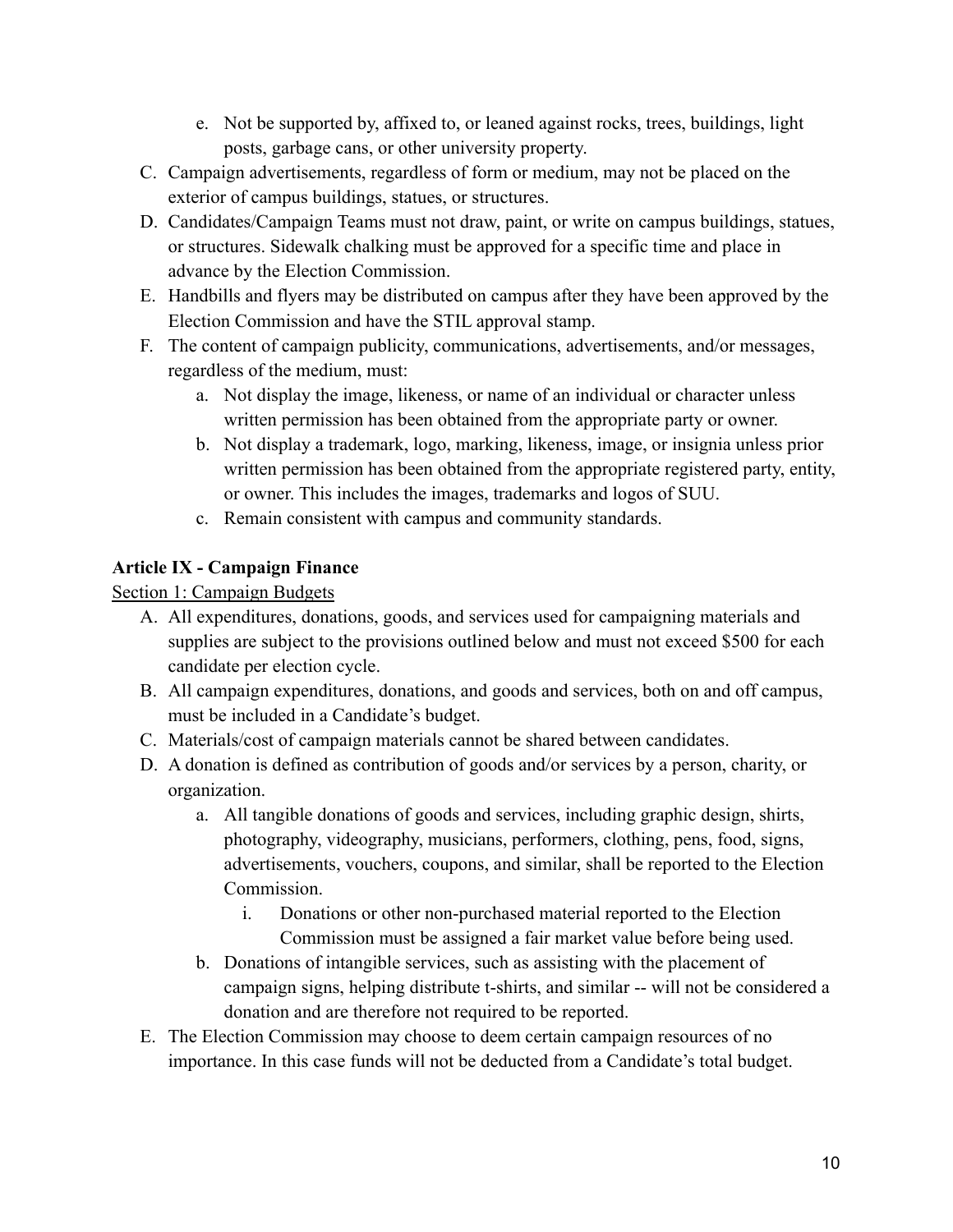- F. In the event a Candidate/Campaign Team member is found in violation of University Policy or the Election Bylaws, fines may be assessed and deducted from the Candidate's budget. An equal fine shall be assessed to all candidates involved in the same violation.
	- a. If a fine causes a Candidate's budget to exceed the allotted amount, the Candidate will be removed from the ballot.
- G. Each Candidate must submit a daily budget report to the Election Commission.
	- a. Budget reports must include an updated list of campaign expenditures, donations, and documentation of expenditures (itemized receipts, invoices, contracts).
	- b. Budget reports are due by 5:00 PM each day during Campaign Season. If the budget has not changed from the previous day's budget report, a written submission of "No Change" must be submitted.
	- c. All Candidates must submit a complete set of receipts for all campaign expenditures and donations to the Election Commission upon request. If a receipt for an item is not available, it will be assessed a fair market value by the Election **Commission**
	- d. Failure to submit daily budget reports by the deadline shall be subject to a fine as determined by the Election Commission.

# **Article X - Grievances**

Section 1: Grievances

- A. A grievance may be filed by any student reporting a violation of the Election Bylaws.
- B. The Election Commision will make grievance forms publicly available.
- C. The Election Director will notify the Grievance Committee when a grievance has been filed.
- D. A grievance must contain the name and contact information of the submitter.
- E. Grievances against members of Campaign Teams must be submitted against the Candidate.

# Section 2: Grievance Process

- A. A grievance may be filed against a Candidate for perceived violation(s) of Election Bylaws.
- B. Grievances will be resolved within twenty-four (24) hours of the time of submission.
	- a. In the event that a grievance requires more information and cannot be resolved within 24 hours, a Grievance Hearing will be scheduled by the Grievance Committee. Minutes of Grievance Hearings are to be taken and kept by the Election Director until seventy-two (72) hours after the completion of the General Election.
- C. A copy of the grievance will be provided to the Candidate against which the grievance was filed. All grievances will remain confidential until resolved.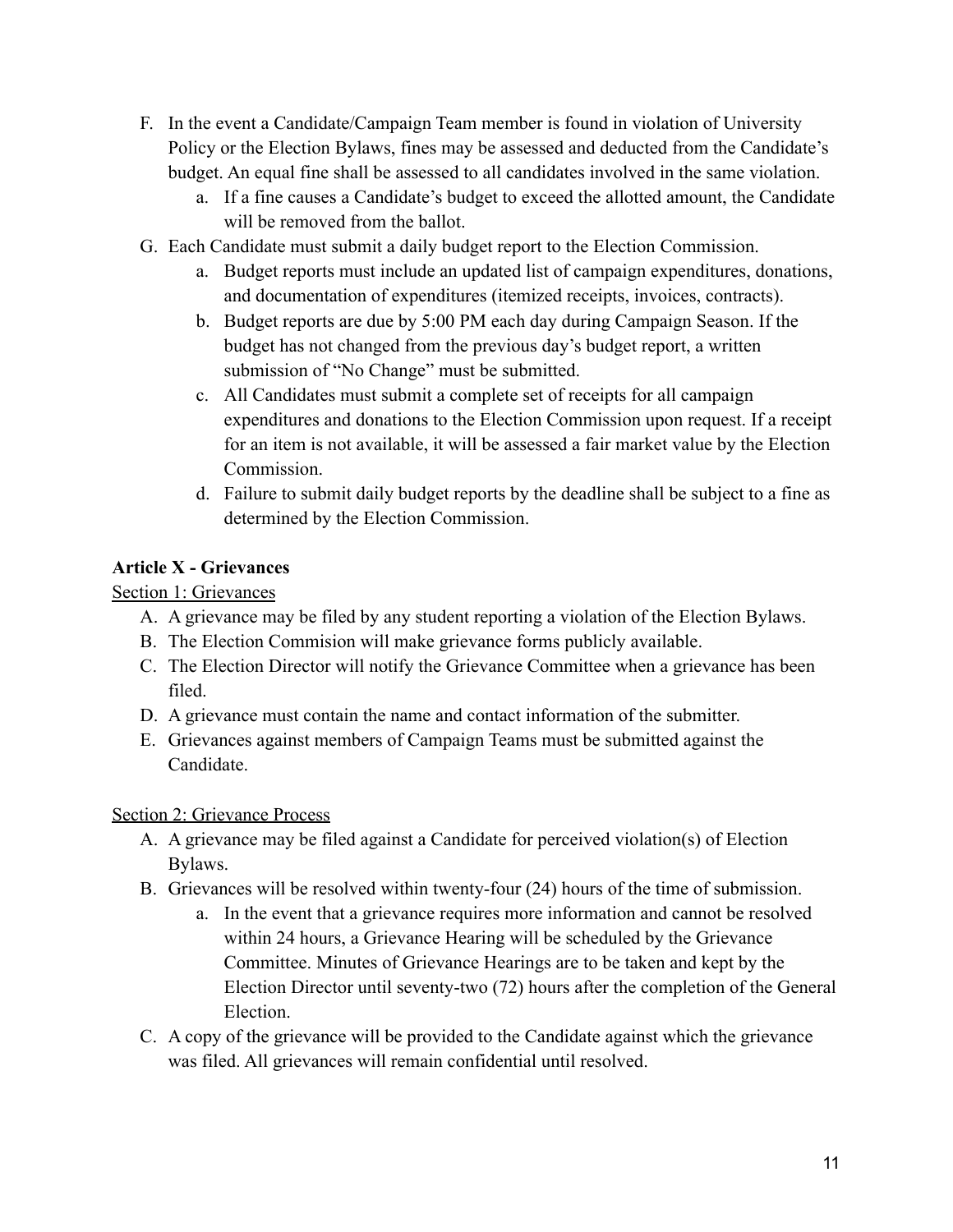- D. The Grievance Committee shall determine if the Election Bylaws were violated. If a violation is identified, the Grievance Committee will determine the appropriate penalty. If no violation is identified, the grievance shall be considered resolved.
- E. The Election Director will notify the accused and accuser of the final decision on the grievance.
- F. Penalties may include, but are not limited to, any of the following:
	- a. Fines
	- b. Campaign restrictions
	- c. Campaign suspensions
	- d. Removal of campaign material
	- e. Disqualification from the election
- G. Penalties may not include anything that takes away from the student voice such as removing a Candidate's acquired votes or denying any student the right to vote.
- H. A Candidate must comply with the penalty determined by the Grievance Committee.
- I. If a Candidate feels the penalty is unjust, an appeal may be initially filed to the Assistant Vice President of Student Affairs. If the Assistant Vice President of Student Affairs is unavailable or otherwise unable to provide adjudication, the appeal may then be filed to the Dean of Students. The acting appellate administrator is required to render a decision regarding the appeal within 24 hours of its submission.
- J. The decision of the acting appellate administrator shall be final.

## **Article XI - Ratification**

A. The Election Bylaws must be ratified with a 2/3 vote of the Academic Senate. The Election Bylaws must be ratified by the end of Fall Semester so that they are in effect for the Spring Semester.

# **Important Mandatory Dates**

If you are elected to the Student Association, it is expected that you attend and be available for the following dates. For all elected positions additional commitments will be given based on the position you are elected into:

- ALL SUUSA: Utah Leadership Academy (ULA) May 11 12, 2022
- ALL SUUSA: ALL STIL Retreat August 31st, 2022 (All Day)
- ALL SUUSA: Thunder U September 2-6, 2022
- ALL SUUSA: ALL STIL Meeting Wednesday, October 5th, 2022 4 5 pm
- ALL SUUSA: ALL STIL Meeting Wednesday, November 2nd, 2022 4 5 pm
- ALL SUUSA: Fall Class Registration Efforts TBD.
- ALL SUUSA: ALL STIL Meeting Wednesday, December 7th, 2022 4 5 pm
- ALL SUUSA: ALL STIL Meeting Wednesday, January 11th, 2023 4 5 pm
- ALL SUUSA: ALL STIL Meeting Wednesday, February 1st, 2023 4 5 pm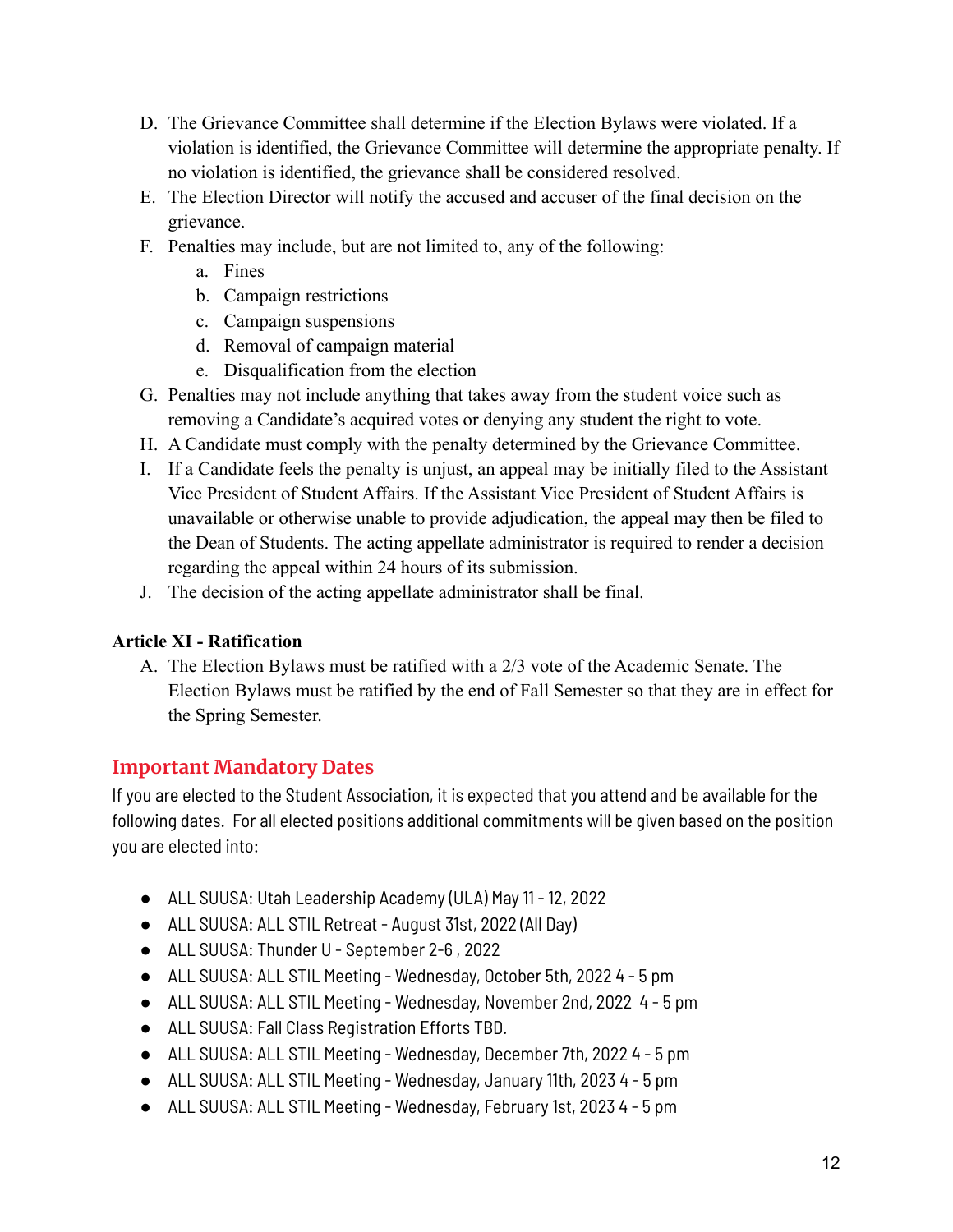- ALL SUUSA: Casino Night Saturday, March 10th, 2023
- ALL SUUSA: Spring Class Registration Efforts TBD
- ALL SUUSA: ALL STIL Meeting Wednesday, April 5th, 2023 4 5 pm

In addition to the all elected position dates listed above the Executive Council must commit to the following dates:

- EC: Black Out Dates (No working) May 2 May 6, 2022
- EC: EC Overnight Retreat May 6 8, 2022
- EC: Black Out Dates (No working) May 9 10, 2022
- EC: EC Bootcamp Week May 16 20, 2022 8:00 am 5:00 pm
- EC: May Weekly Hours, 2022 9 am Noon daily (10 hours weekly)
- EC: June Weekly Hours, 2022 9 am Noon daily (10 hours weekly)
- EC: July Weekly Hours, 2022 9 am Noon daily (10 hours weekly)
- EC: August Weekly, 2022 Hours 9 am Noon daily (10 hours weekly)
- EC: Thunder U September 2-6, 2022 (all day)
- EC: Thunder U January 6-7, 2022 (all day)
- EC: EC Winter Retreat January 7th, 2023 (All Day)
- EC: Fall, 2022 Semesterly Hours (20 hours weekly)
- EC: Spring, 2023 Semesterly Hours (20 hours weekly)
- EC: April, 2023 Transition Retreat and training (tbd)

# **2022 SUUSA Student Election Timeline**

Candidates running for office are expected to attend and be available for the following dates.

**Primary Elections** MANDATORY Dates**:**

- Wed. 2/16 Candidate Declaration forms **DUE** by 5 pm (ST 177)
- Wed. 2/16 Mandatory Elections Meeting at 7:30 pm (Starlight Room) ○ *\*Election photos will be taken at this meeting, please dress in business attire\**
- Wed. 2/23 Mandatory Elections meeting at 7:30 pm (Starlight Room)
- Mon. 3/7 Mandatory Elections meeting at 7:30 pm (Starlight Room)
- Mon. 3/7 Candidate Platforms **DUE** by 7:30 pm (emailed to [elections@suu.edu\)](mailto:elections@suu.edu)
- Mon. 3/7 Election Campaigning **OPEN** at 8:30 pm
- Wed. 3/9 **PRIMARY VOTING OPENS** at 8:00 am (Student Portal)
- Fri. 3/11 **PRIMARY VOTING CLOSE** at 5:00 pm (Student Portal)

## **Primary Elections OPTIONAL** Dates:

- Thurs. 2/17 Election Workshop at 7:30 pm (Starlight Room)
- Thurs. 2/24 Election Workshop at 7:30 pm (Starlight Room)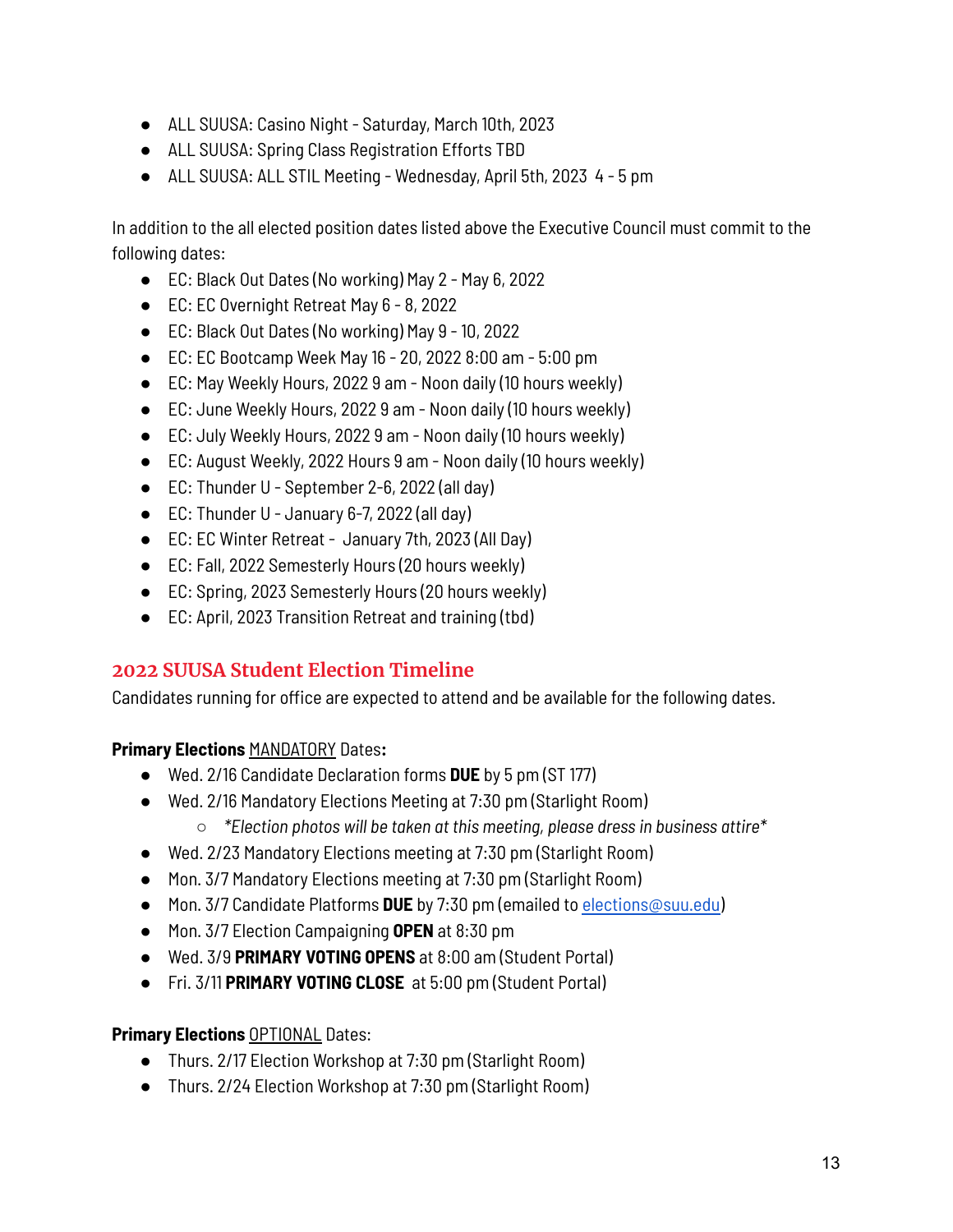- Tues. 3/8 Candidate Kickoff Doughnut Drop By 9 11 am (STIL Center)
- Wed. 3/9 -Fri. 3/11 Primary Election Campaign Tabling (Mall Hallway)
	- *Assignments will be given prior to this date on when your tabling hours will take place*
- Wed. 3/9 Meet your SUUSA, Meet your Candidates at 4 6 pm (Ballroom)
- Fri. 3/11 Primary Election Results Posted 5:30 pm (STIL Center)

#### **General Elections** MANDATORY Dates:

- Mon. 3/14 Mandatory Elections Meeting at 7:30 pm (Starlight Room)
- Tues. 3/15 OR Thurs. 3/17 Candidate Debate 11 am 1 pm (Living Room)
- Wed. 3/16 **GENERAL VOTING OPENS** at 8:00 am (Student Portal)
- Fri. 3/18 **GENERAL VOTING CLOSE** at 5:00 pm (Student Portal)
- Fri. 3/18 Election Results Announcement 5:30 pm (Living Room)

## **General Elections** OPTIONAL Dates:

- Tues. 3/15 Resident Hall Apartment Walks 5:00 pm (University Housing)
- Wed. 3/16 Fri. 3/18 General Election Campaign Tabling (Mall Hallway)
	- *Assignments will be given prior to this date on when your tabling hours will take place*

# **Student Leader Expectations**

The following serve as guidelines and expectations that each student involved in the Student Involvement and Leadership Center (STIL) needs to understand and agree to in order to apply and maintain their position within STIL. Additional guidelines and expectations may be placed on the students through SUUSA, SPB, or STIL Marketing.

STIL exists to help all students get involved, make connections, and develop the leadership skills necessary to succeed beyond the classroom and after college. STIL also advocates for and provides a voice to each student to ensure successful and meaningful experiences, both inside and outside the classroom. STIL is dedicated to helping all students find success, retain, and accomplish their goals.

## **Work Ethic and Purpose:**

- 1. We are here to serve, serve, serve, serve, serve, and serve some more. If you are not interested in serving students, this probably isn't for you.
- 2. We make our decisions based on the following:
	- a. First, what's best for students.
	- b. Second, what's best for SUU
	- c. If we satisfy both of these, we can then ask ourselves:
	- d. Third, what's best for my department/area
	- e. Fourth, what's best for me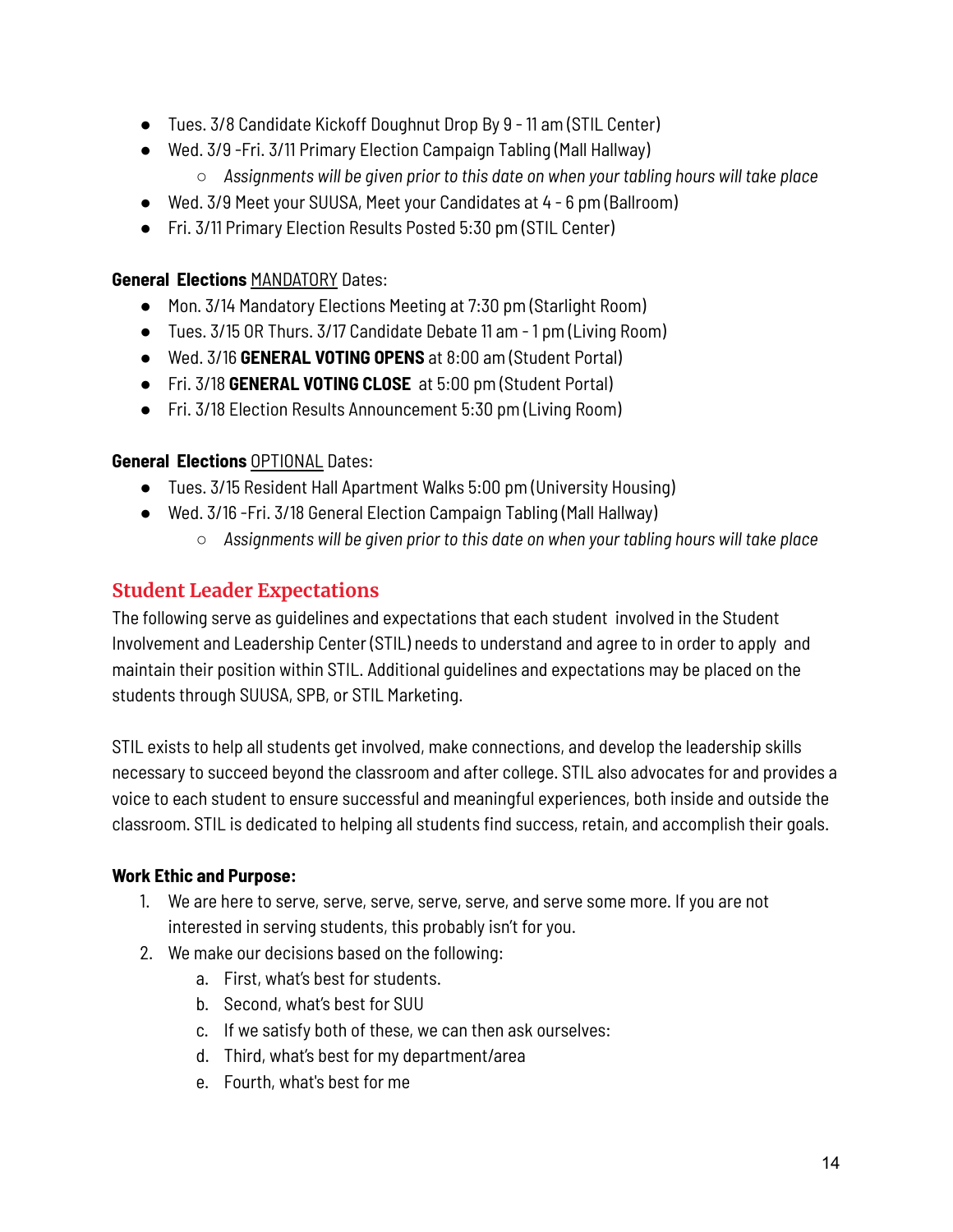- f. If you are inclined to make your decisions based on what's best for you or your area, working within STIL might not be for you.
- 3. We seek out three random students each day (M-F) to check in on them and to let them know we are here to help. Be ready to get out of your comfort zone.
- 4. We look out for lost students, 'wallflowers', those who are struggling to fit in, and make sure they know they have a friend within STIL.
- 5. We welcome and help every student who enters the STIL center. We will not pass the buck. If we don't know the answer, we will help the student find the answer, even if that means walking them across campus.
- 6. We serve as a team and see things through until they are completed. We have a lot of long days. It is expected that you jump on board even if it is not in your area. We support all areas within STIL.
- 7. We don't clump. It's impossible to get others involved when we only stick to our friends. While it's great to have close friends, we are inclusive of all.
- 8. We support our campus partners with tabling efforts and other initiatives.
- 9. We know and practice the 'SUU Way' in all things speech, behavior, work ethic, service, etc.
- 10. There will be things you may not like doing. Don't complain. Welcome to the real-world.

## **Professionalism and Office Etiquette**

- 1. We respect all other organizations (PA's, ACES, ISA, etc.). We are all one team trying to accomplish the same goal: helping students succeed. Badmouthing, gossiping, backbiting will not be tolerated.
- 2. We communicate, communicate, communicate, and communicate some more. Your advisors and colleagues can't read minds. When something isn't going right, we speak up.
- 3. We understand that grudges can severely damage an organization.
- 4. You are expected to meet with your assigned advisor (at a minimum once a month if you are an EC member and twice a semester for all other leaders).
- 5. We attend Center socials and get-togethers.
- 6. We practice professional email etiquette and follow SUU's email policy; we respond to emails within 24 hours and check emails three times a day.
- 7. We work directly with various offices across campus; therefore, professionalism is expected.
- 8. We are present and intentional in all meetings; we put our phones in your pocket/backpack to ensure we are not distracted.
- 9. We understand that not all decisions will be unanimous. Welcome to the real-world. Once your leader/advisor decides, it is expected that you fully support that decision.
- 10. We attend all leadership training, retreats, meetings, ULA, etc.
- 11. We practice the highest level of professionalism. This includes, but is not limited to: not using profanity or inappropriate language, wearing appropriate attire, speaking positively of others, working hard, being honest and demonstrating integrity, etc.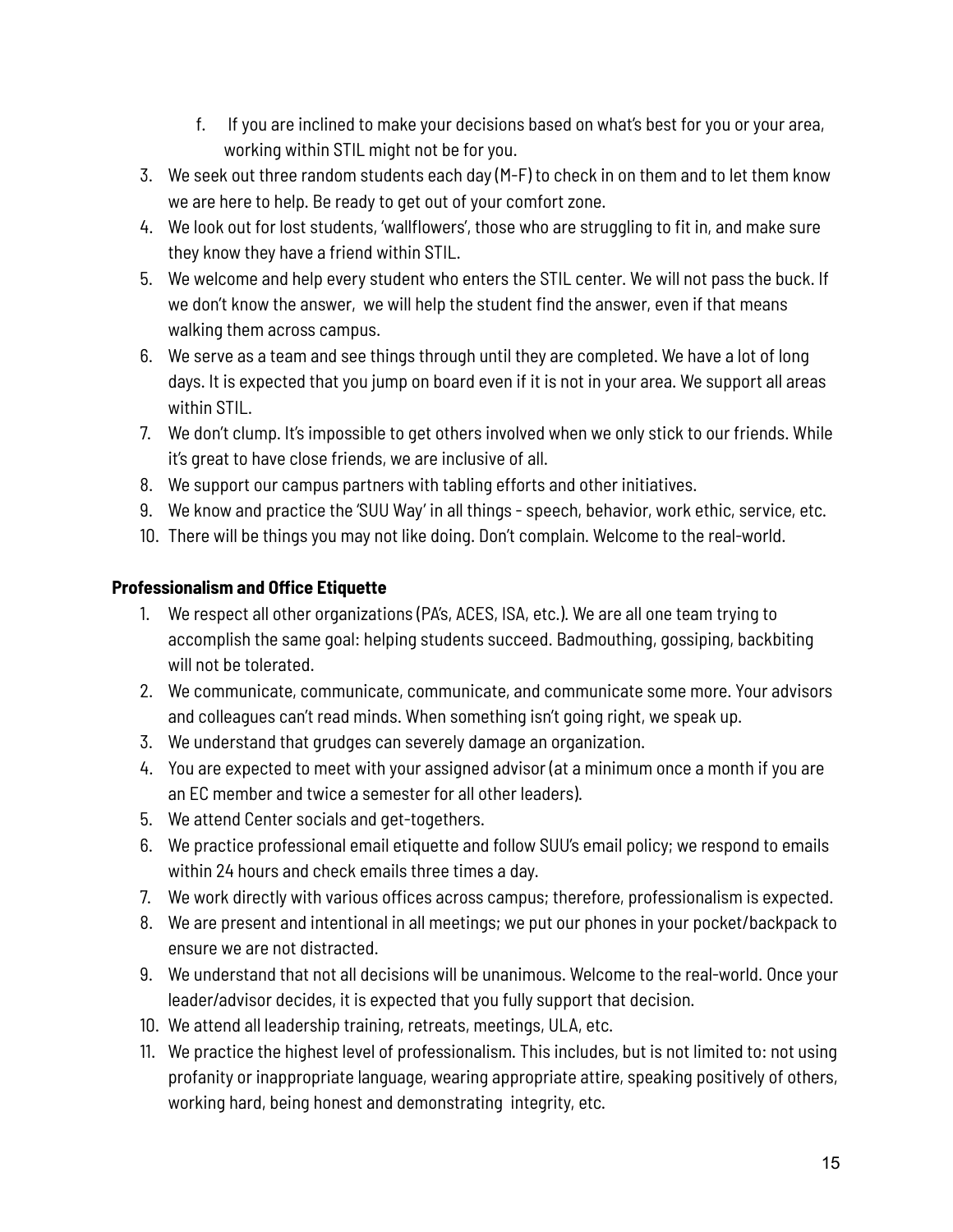- 12. We respect our space and other spaces around campus. Clean the office and take care of your stuff; clean up after yourself - your peers and staff members in the STIL office are not your personal maids; respect others property; be proactive and clean up messes, even if not your mess.
- 13. We do not tolerate discrimination in any form.
- 14. We know the school fight song and sing along at games.
- 15. We wear SUU red every Friday and wear our polo and name tags on designated days.
- 16. We value honesty. Lying about or stretching the truth about your hours worked, projects performed, tasks accomplished, taking credit for others, etc. will not be tolerated.
- 17. We keep our commitments. If we say we are going to be somewhere, we are there.
- 18. Consistently being tardy will not be tolerated.
- 19. We praise publicly and criticize privately. If there is an issue we have with someone else, we speak in private with them. We do not intentionally hide or withhold information; if the information can help others make better decisions, we share it.
- 20. We practice humility in all that we do.
- 21. We know that we will be privy to special information and should therefore be selective in when, where, to whom we share it. Welcome to leadership.
- 22. We have meetings with purpose; if the meeting can be said in an email, we don't have the meeting. We read each and every email knowing that this is how most of the information will be disseminated. We believe that loyalty is highly important. We are loyal to each other and to SUU; do what you say you are going to do.
- 23. We communicate with each other and especially with your advisors. No one should be left in the dark. Over communication is better than no communication at all.
- 24. We own our mistakes and learn from them.
- 25. We embrace failure. Be ready to fail. Learn to love failing. Try to fail. If we are not failing, we are not trying hard enough. We challenge ourselves to think outside of the box, in the box, around the box, under the box, on top of the box. We are not scared to try new things. We are ready to charter new territory. Into the unknown is where success is found.

#### **Before you start:**

1. Please know that there will be online orientation modules, advisor meetings, transition training, checklists, etc. before you fully begin with your position. Be prompt in completing these tasks.

## **2022 SUUSA Activities and Initiatives**

**The Center for Student Involvement and Leadership (STIL) has two key groups:**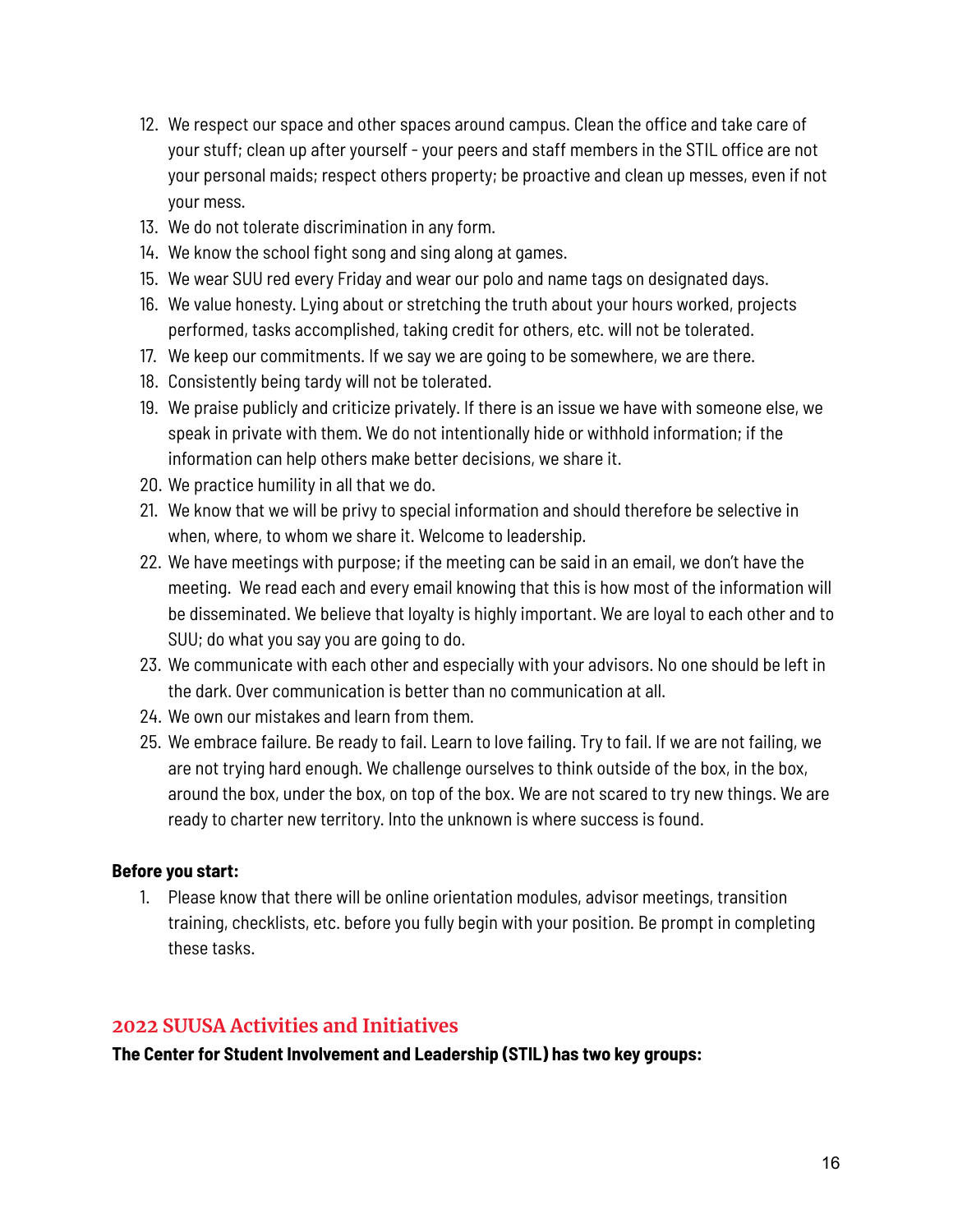- 1. **The Student Association** (SUUSA, SPB, Marketing, often collectively referred to as SUUSA). This group comprises of elected and appointed SUU students and is advised by the director and assistant director of STIL.
- 2. **Student Involvement and Leadership**, is responsible for implementing involvement and leadership initiatives and programs across campus. The director and assistant director will hire student Involvement Captains to help with these initiatives and to help SUUSA accomplish their tasks.

# **Below are just a few of the great things the Student Association can be involved with this next year:**

- See through and execute your own campaign platform on which you ran on.
- Represent and advocate the student voice and concerns by serving as a liaison between the student body and administration. This can be done through T-Bird Squawks, meeting with your college representatives (Deans, Department Chairs, etc.), tabling, visiting with students, senate meetings, surveying, etc.
- Serve as the key player for your academic college. Develop and create senator open hours and roaming systems to seek out student input and concerns with colleagues in their college; staffing tables in their buildings, help educate the student body on important dates and upcoming events within your college, sit on committees, etc.
- Serve as the student representation on search committees for the campus at large.
- Sit in on administration meetings to serve as the student voice and advocate for student needs.
- Develop new and support current programming for students who are unsure of their major/exploring their options such as choose your Major Fair, Exploration Workshops, Grad Nights, etc.
- Develop and serve as a visible beacon for student concerns and questions through roving signs during the first weeks of the semester, midterms, finals week, and other retention campaigns and initiatives.
- Support and lead out on class registration pushes, calling campaigns, events, tabling, etc. efforts to ensure all students are educated and supported during class registration.
- Serve as the expert in your college on class registration. Become a liaison for your academic college for class registration questions and concerns. Calling campaigns per major for registration etc.
- Develop and facilitate all SUUSA Open forums to gauge student concerns and needs.
- Communicate the state of initiatives and updates for the student body through mailers, newsletters, State of SUU events, and other campaigns to be as transparent as possible.
- Serve as the student voice and advocacy on the Student Fee Review Committee to vote on student fees that impact the entire student body at large.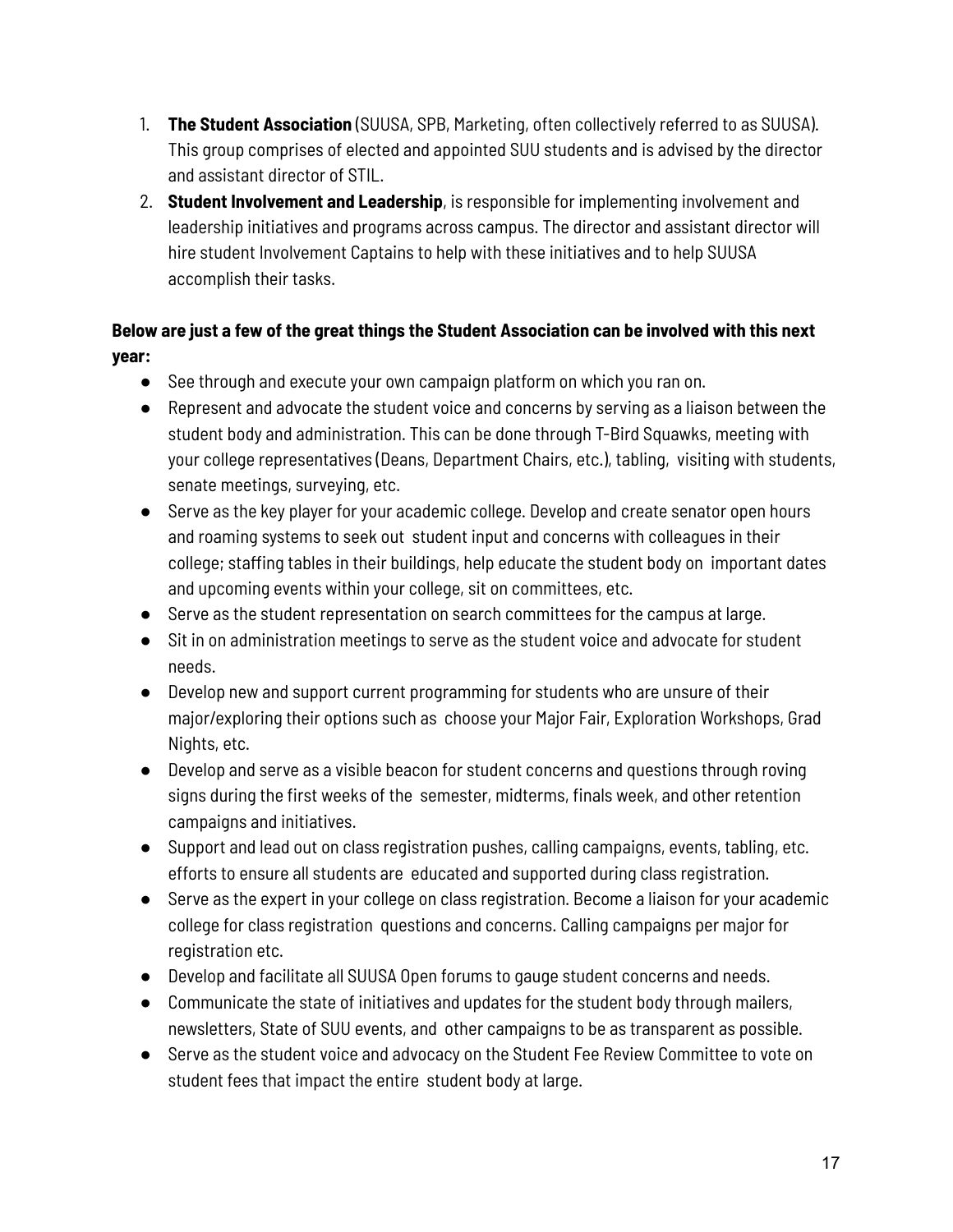- Create ways to be more visible around campus and at events by supporting other organization's initiatives and activities.
- Serve on university committees or task forces for energy conservation committees, etc.
- Develop and creating the brand of SUUSA
- Define what a student representatives' role is as they serve on the SUUSA senate. Create and facilitate representatives on boarding and training.
- Work with the Student Programming Board to find unique college events and programming for different pockets of students/demographics that are underrepresented.
- Find more ways to be the voice for students and to advocate for them across campus
- Meet regularly with deans and department chairs to discuss specific college issue
- Support and help facilitate the Student Involvement and Leadership Office events such as leadership workshops, connect days, leadership weekends, guest speakers, etc.
- Attend the Student Programming events and look for wallflowers and get them connected with other students.
- Be more visible on campus and walk around campus to connect with at least three students a day.
- Develop and oversee student and club funding requests and the approving process.
- Facilitate and advocate club training and ongoing workshops.
- Support and promote club events and other campus wide initiatives.
- Create and follow through on senate initiatives, presidential initiatives, etc.
- Become cross trained as Involvement Captain.
- Create task committees and side projects that enhance the student experience and request access to the Involvement Captains.
- Partner on planning and facilitating Service Saturday.
- Conduct apartment walks during peaks of the semester to gauge student needs and inform students on upcoming dates and deadlines such as registration.
- Create and facilitate campus meet ups for all upper-class students. Create and facilitate the Meet your Student Reps formally known as Meet your SUUSA) event that connects students to their reps.
- Create and hold open forums for students to voice their current concerns.
- Partner with the First Year Experience Office for Campus Connect events and initiatives.
- Facilitate Meet your Club events to introduce students to clubs throughout the year.
- Help with assignments from STIL and projects STIL are working on.
- Create a high school graduation cheering program where members of the Student Association attend highschool graduation ceremonies and cheer on incoming-T Birds and welcome them to the Thunderbird Family.
- Create and conduct Summer sendoff socials across the state that introduces students to the Thunderbird experience remotely and in their hometown.
- Facilitate and partner on large campus events like Food and Faith, Thunder U, Graduation, etc.